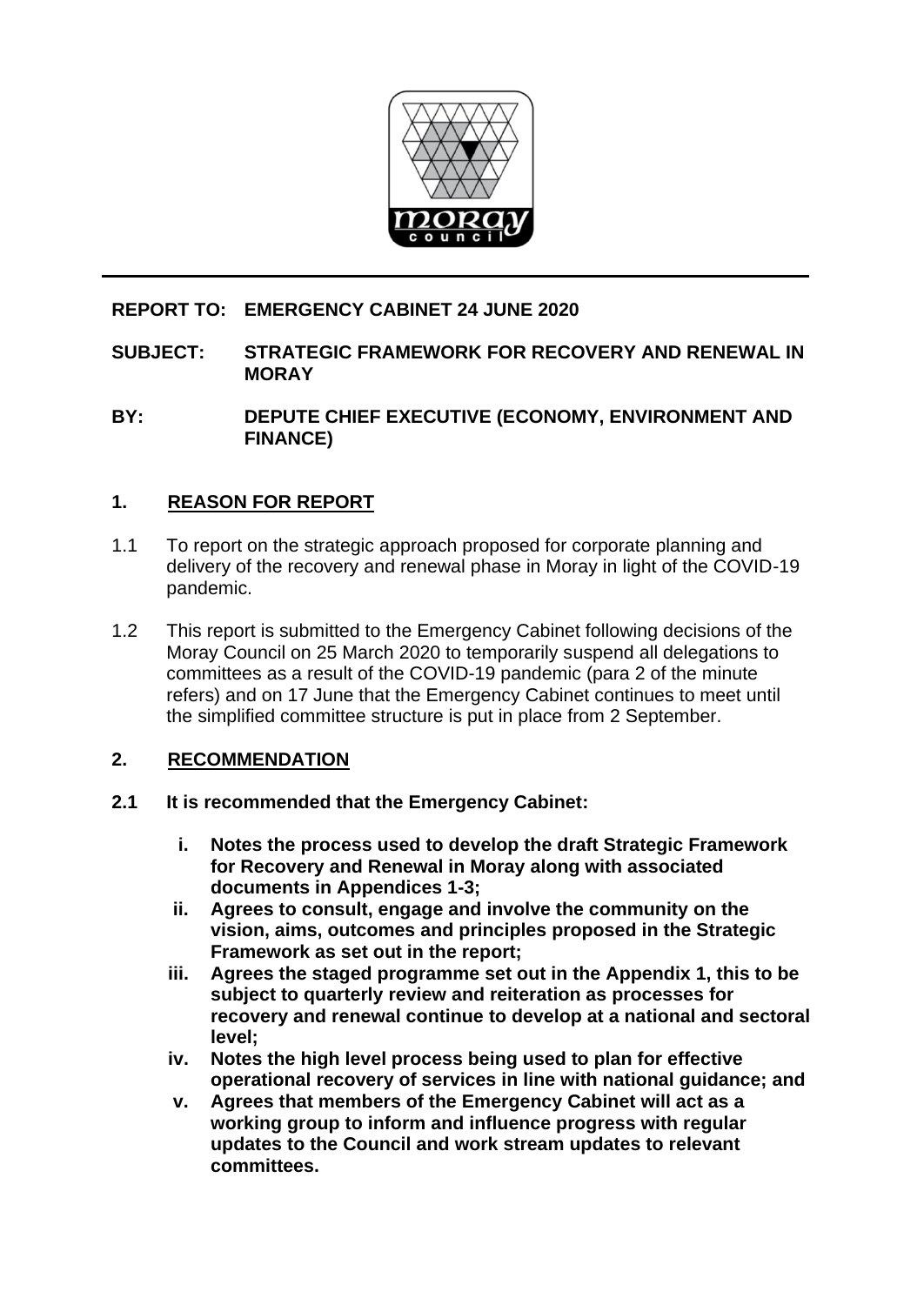# **3. BACKGROUND**

- 3.1 Following guidance, support and direction issued at a national, United Kingdom and sectoral level, Moray Council has been responding to the COVID- 19 global pandemic for many weeks. Reports detailing work done in response were submitted to the Emergency Cabinet on 21 May, 10 June and 17 June with a final report on the Public Protection Response to follow.
- 3.2 Having dealt with the immediate response to COVID- 19 and the government led lockdown, consideration has been given to how the Council can maintain the resilience of critical services, reintroduce other services (where appropriate or nationally directed) and plan for longer term recovery and renewal.
- 3.3 As part of our approach to recovery, it will be necessary to take a strategic look at how the pandemic situation may change life on an ongoing basis for our residents, businesses and the Council as an organisation. It is likely that a new "normal" will need to be established. It will take time to resume service delivery; some services may be reduced for some time to come, the focus of services may change and some may not return. The way we do things will change with a move to more on-line transactions for our customers and more homeworking for our employees.
- 3.4 There is still much uncertainty about the pandemic, exactly when the final two lockdown phases and each aspect within them will be engaged and whether the parameters for physical distancing will remain unchanged in the coming weeks. As positions emerge nationally, this will be fed into our response and recovery planning. Meantime, work to formulate a local approach to recovery has begun. This work is still at an early stage at corporate level, but at service level some services are at an advanced stage in their planning such as planning for the return of schools in August. The framework set out in this report will be progressed through a series of iterations and further developed as the national picture continues to emerge.
- 3.5 In parallel with planning for recovery and renewal, the Council must remain in the response phase for many services, and this combined with the spatial and other constraints on recovery will create significant pressures for what is a depleted workforce while a number of staff are shielded, self-isolating, or otherwise unable to work.

## **4. DEVELOPMENT OF THE STRATEGIC FRAMEWORK FOR RECOVERY AND RENEWAL**

4.1 Recovery from an emergency is a complex and long running process that will involve many more agencies and participants than the response phase. It is not only a process of rebuilding, restoring and rehabilitating the community following an emergency but should also be recognised as providing an opportunity to regenerate an area, transforming and revitalising it – hence reference to recovery should be viewed as also including renewal.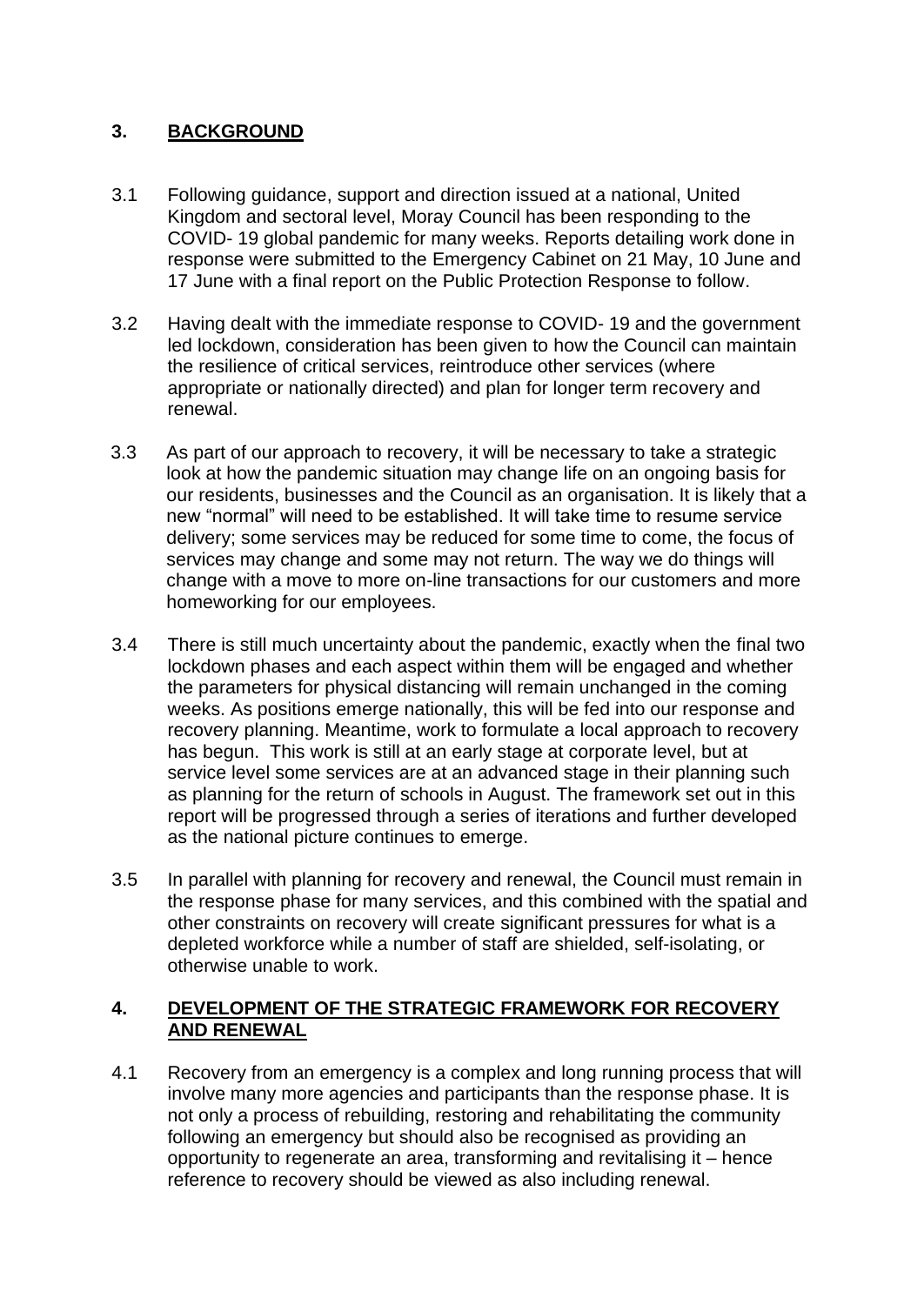- 4.2 **The Spheres of Recovery** The pandemic will have major impacts in all spheres of life, from the humanitarian/social/care for people aspect, the environment and infrastructure through to the economy. As the COVID -19 pandemic has had quite distinct impacts as an emergency, with limited if any lasting damage to the environment (and even some improvements) and core physical infrastructure, at a governmental level attention has largely been focussed on recovering from the health, social and economic impacts of the pandemic. The degree of national policy prescription in each of these spheres is likely to differ, so for example national work streams have been engaged for some time for recovery of our schools but in economic terms, while national supports continue, much of the local response is likely to be tailored based on the nature of the impacts in Moray and our sectoral composition. In light of this, early work has started on the economic recovery process with a paper going to the Emergency Cabinet sitting as a Sounding Board on 14 May 2020 and then on to Moray Economic Partnership on 27 May 2020 for further review at its meeting on 24 June 2020. Work in the humanitarian/social/care for people sphere in response to COVID-19 has largely been directed at a national level, but the community engagement process described later in this report will inform the recovery phase in Moray. Generic work is also ongoing to create a strategic framework for specific aspects of recovery at Grampian Local Resilience Partnership and at National levels through Solace, COSLA and other groupings and the Framework will be adjusted as this work progresses.
- 4.3 **Existing Policy and Strategy** The current crisis will undoubtedly have long lasting and severe impacts on Moray's citizens and economy and to that extent the context in which the latest Corporate Plan 2019-2024, the LOIP, the Children's Plan, Moray Economic Strategy and similar high level strategies were created has shifted significantly and may remain substantially altered. Projects and action plans associated with each of these strategies will need to be reviewed in light of the current crisis and synchronised with recovery planning over time. However, whilst also creating new challenges, as COVID-19 will broadly act to accelerate and deepen many of the issues and constraints previously identified in Moray society, existing strategies are still relevant, albeit continuing with implementation of them as business as usual is unlikely to create the clarity of focus needed for the early stages of recovery.
- 4.4 **Applying a COVID Lens to Recovery and Renewal** In terms of emergency and strategic planning, when faced with the need to take urgent but measured action to progress recovery even while the wider policy landscape is still evolving, the first step is to identify the vision for recovery. Experience demonstrates that this will be a critical factor in the eventual performance of any response. The vision acts as a frame of reference for that urgent activity, forming the lens through which impacts will be assessed, actions planned and success measured, but it should only depart from underlying strategy in so far as this is necessary because of COVID changes.

This approach to recovery – creating a frame of reference with a high level vision/objectives/principles to guide the process – is the same approach being taken by agencies and governments around the world, programme development broadly following this outline: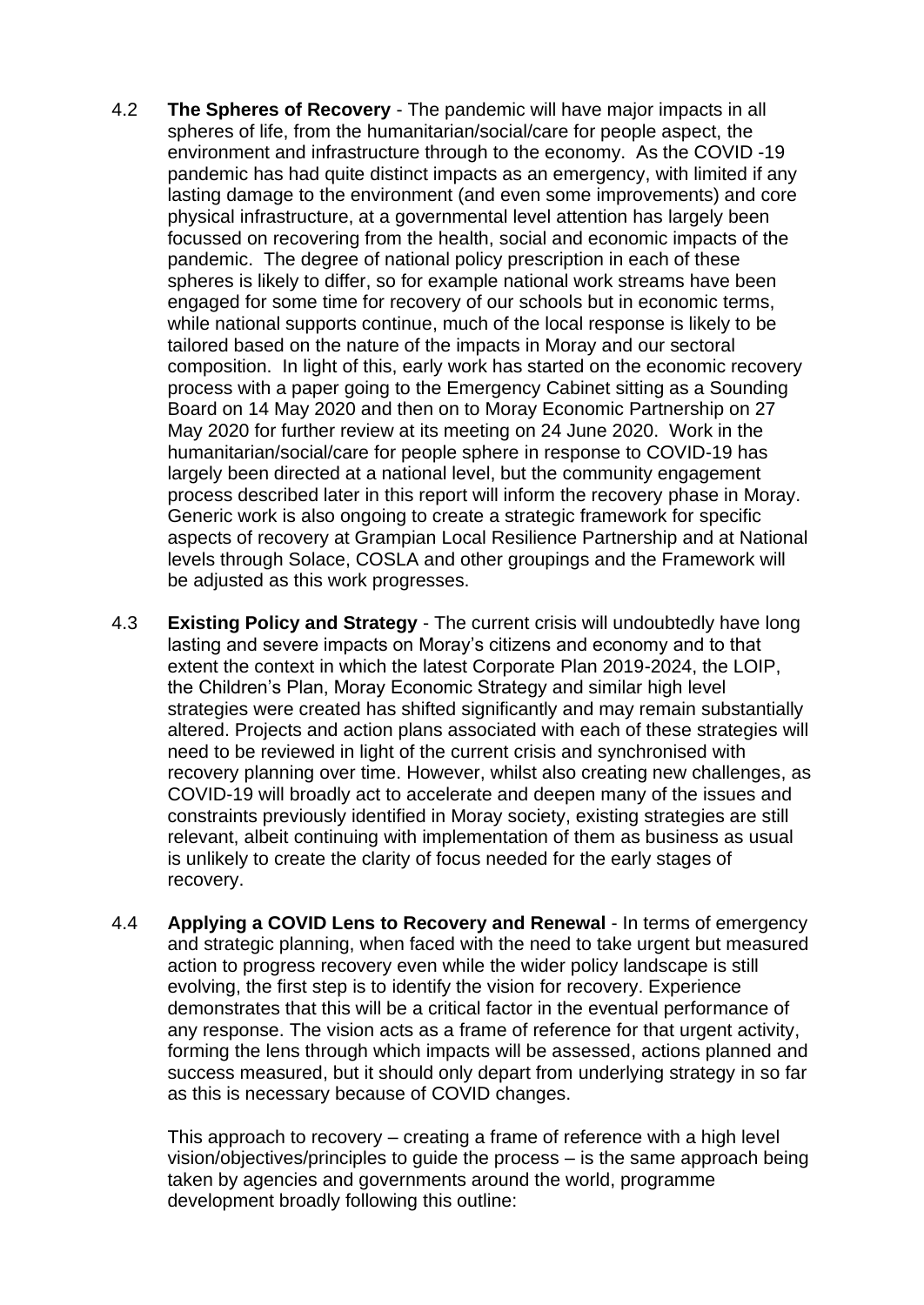- ➢ Identify vision/objectives/high level principles for recovery
- ➢ Assess impacts, order by reference to scale or other relevant factors and identify needs arising from the impacts
- $\triangleright$  Create an Action Plan to meet identified needs, prioritising the most significant impacts, with clear lines of responsibility/accountability and resourcing
- 4.5 **The Vision for Recovery and Renewal** A strong platform for recovery is in place through the strategies referenced previously. These focus broadly on an inclusive society which supports the vulnerable and disadvantaged with a particular focus on our children, a cohesive and collaborative society where communities are empowered, a vibrant economy and being sustainable both financially and environmentally. But arguably before we can start to tackle such broad objectives again, we must begin by addressing the most immediate and significant of the health, social and economic harms created by the crisis, all with one eye on building in increased resilience as there is no clear end point for the current pandemic.
- 4.6 The challenge of balancing core aspirations with the need for urgent activity targeted at the highest priorities was discussed at a series of meetings of the Council's Senior Management Team during May and early June in order to develop a high level strategic approach. Discussions included consideration of best practice emerging elsewhere as well as the Council's Emergency Planning Policy and national positions being adopted in this area. Through these meetings, a consensus emerged that corporate capacity would be a significant challenge as response and recovery proceeded in parallel against a developing national background. As a result, rather than spreading activity across the full range of aspirations set out in the Corporate Plan 2019-2024 with the risk of poorer outcomes, a better approach for Moray was to develop a bridging or transitional vision for recovery and renewal, focussing on the most pressing issues in the period until the end of the current calendar year in particular, synchronising that bridging vision and planning with the original corporate vision and plans on a phased basis from January 2021 onwards. This is summarised in the opening paragraph of the Strategic Framework at **Appendix 1** as follows:

"Working together through our Recovery and Renewal Strategy we will build a bridge to our core vision which is of a life of opportunity for all where people can thrive in vibrant communities to enrich our future. We will make this transition by:

*Delivering a strong, agile and inclusive recovery, flexing and innovating to regenerate the area so that Moray emerges more resilient and primed to deliver our corporate priorities*."

- 4.7 A set of aims, outcomes and guiding principles were also created to underpin that vision, these being intended to set the parameters for recovery work.
- 4.8 Common aims for recovery and renewal across services were identified as follows:
	- **Understand** the impact of COVID-19 in Moray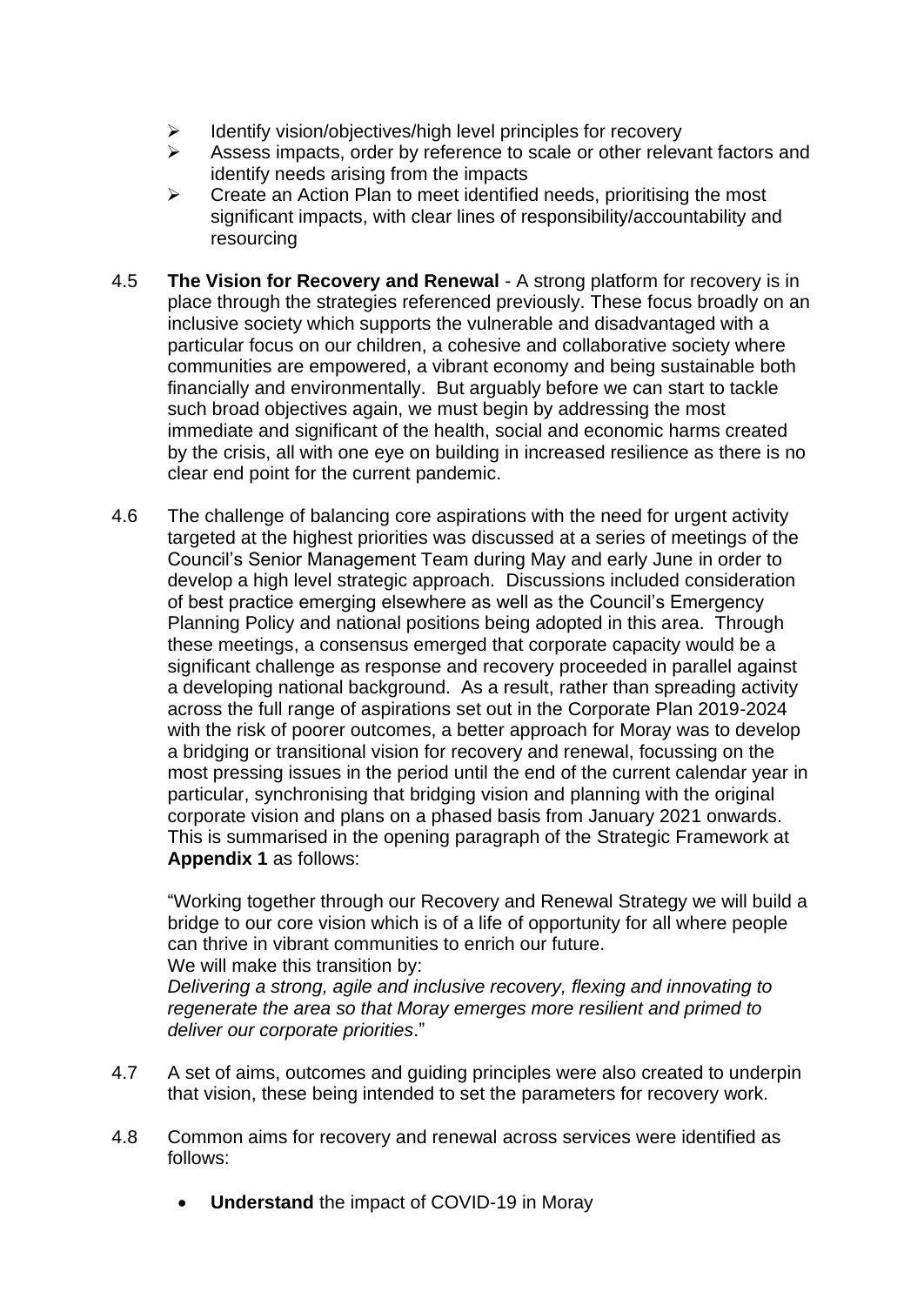- **Support** the ongoing impact of living with COVID-19 as far as possible
- **Learn** from the positive changes so that they are captured and built upon for the future
- **Re-engineer** the strategic policies and actions needed to ensure we will deliver our outcomes in the new environment
- 4.9 Principles were also identified which resonate strongly with those already in the Corporate Plan, but focussing on aspects most relevant to recovery and renewal, the existing corporate values being retained:

Existing **Corporate Values:** Fair, Ambitious, Improving, Responsive

The principles for recovery and renewal proposed are:

**Collaborative** – We will ensure that affected communities (of interest, geography, impact and others) are fully involved in the recovery and renewal process so that they have trust and confidence in our ability to deliver our shared vision for the area and its people

**Empowering**\*- To emerge stronger and more resilient, we must work with our communities to build cohesion and mutual support

**Equitable\*** – We will endeavour to be fair to all people and groups,

recognising that the impacts of Covid 19 have affected some aspects of our community more significantly than others

**Sustainable** – This reflects three aspirations: Our plans must be achievable in a time when financial and staffing resources are under significant pressure; their impact must be enduring and we must work to protect our environment for the future

**Entrepreneurial** – To not only recover but prosper in a changed and dynamic environment, we must be adaptable, using the disruption caused by Covid 19 positively to create new and better systems and approaches and we must also be open to taking considered risks

\* these are also principles in the current Corporate Plan.

## **5. RECOVERY PROGRAMMING AND THE FOUR PHASES OF RECOVERY**

5.1 **The Recovery Programme** - As the national position on COVID-19 continues to evolve, programming arrangements have to be flexible. To address this, a high level corporate programme is set out in **Appendix 1** which is broken down into 4 stages which correspond broadly with national thinking on short, medium and long term recovery. However, as noted previously, some aspects of operational recovery will be driven by national directions and policy and so services are currently at different places within stage 2, with some fully recovered, some providing only basic services as part of the response to COVID-19 and others not yet resumed at any level. By the end of this stage however, action planning will start to be drawn back into the service planning process previously agreed, and realigned with revised strategies in stage 3. The programme will be reviewed quarterly so that it keeps pace with and continues to reflect the developing position nationally. The structure being used to deliver recovery and renewal is shown in **Appendix 2.** This reflects the work streams identified to date. The programme will be managed through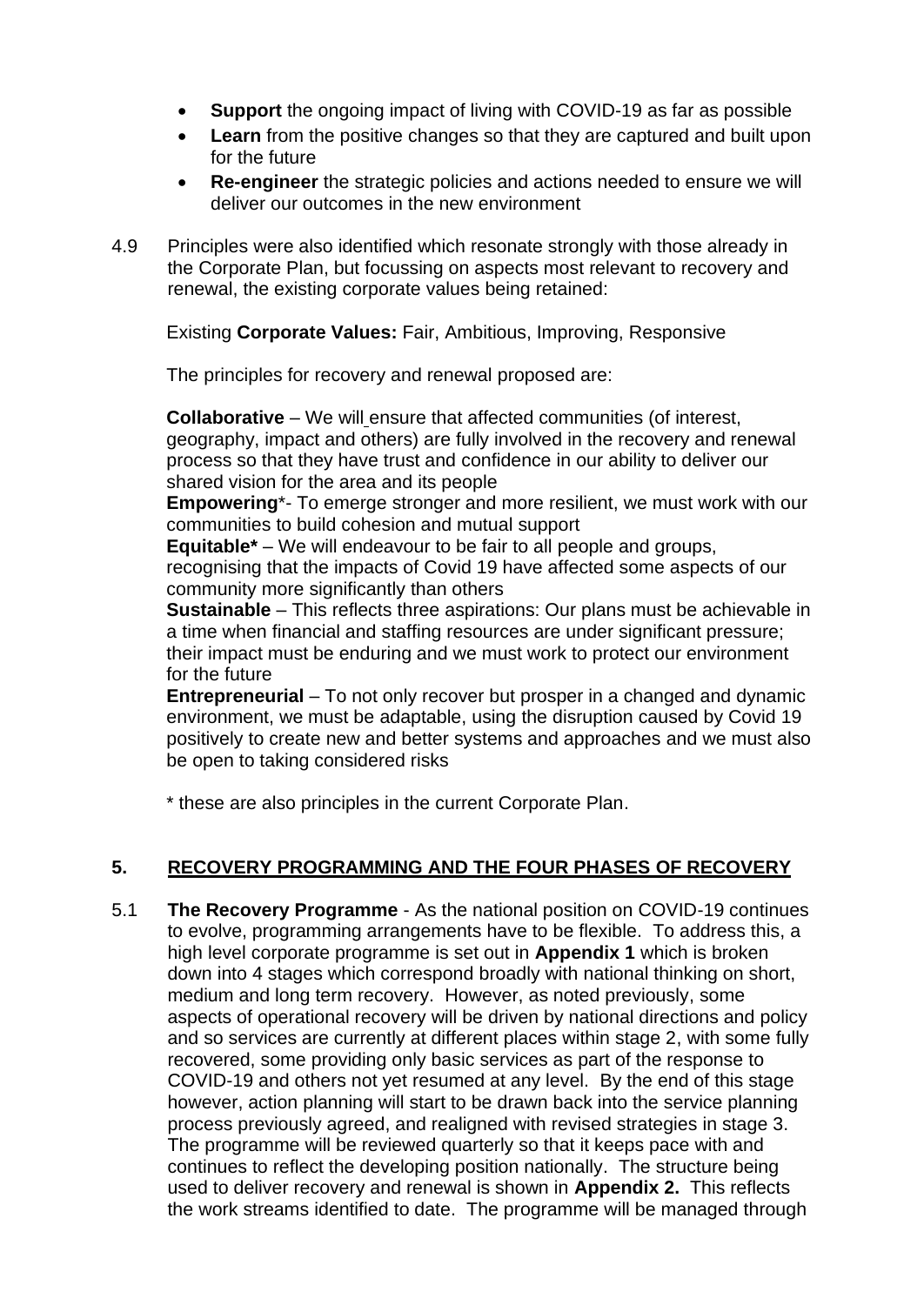the Project Management Office and a performance management framework to reflect the interim objectives will be prepared and reported in the coming weeks.

- 5.2 **The Recovery Phases** The phasing set out in the Scottish Government's Route Map will also inform recovery planning at an operational level. To give an indication of how recovery of council services fit in the Scottish Government Route Map, a similar document has been prepared at **Appendix 3** which sets this out. It should be noted that a phase may open at national level which allows certain services to be resumed, but locally recovery is not yet possible. This may be for a number of reasons including redeployment. Clearly however, every effort will be made to align local recovery with national phasing.
- 5.3 As we move through the phases, service recovery at an operational level is managed by the Recovery and Renewal Management Team, its place in the structure shown in **Appendix 2**. Process maps and templates have been created to ensure that the dependencies for recovery are considered as planning progresses including the need for Trade Union consultation and engagement, the need for supporting services such as accountancy and HR, the impact of social distancing and hygiene on workspaces etc. Lessons learned in response are also considered to inform the basis of recovery. An early example is the booking system introduced for the Household Waste Recycling Centres. This is working well and will help to avoid the road safety concerns experienced with several of the sites at peak times in previous years.

## **6. COMMUNITY ENGAGEMENT**

- 6.1 To be most effective, recovery is best approached from a community development perspective, with the active participation of affected communities and strong reliance on local capacities and expertise. It is not simply a matter for statutory agencies. The approaches to locality planning and the COVID-19 community resilience response will stand Moray in good stead for this aspect of recovery and proposals for consultation with partners and engagement with our communities.
- 6.2 The process for consultation and engagement proposed is as follows:

#### **Purpose**

Inform, consult, engage and involve the community in the Council's proposed Recovery and Renewal Strategic Framework and ongoing recovery plans and activity

#### **Aims**

- To understand the needs within the community better
- Citizens have influence on the policy and priorities adopted
- Build trust and develop involvement

#### **Outcomes**

• The Recovery and Renewal Strategic Framework is finalised taking account of the community views and feedback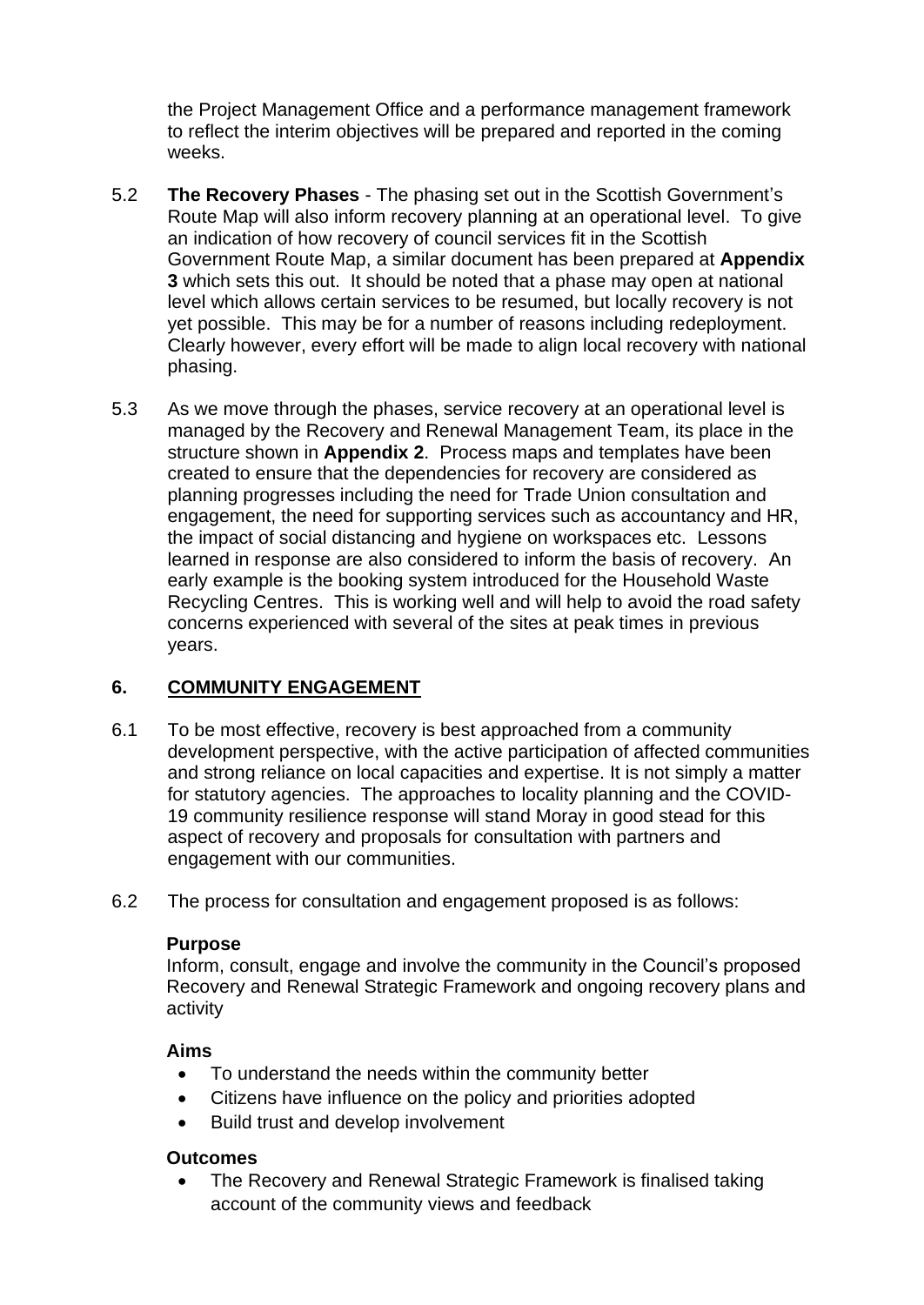- The experience of the community during the COVID-19 pandemic is used to inform more detailed recovery work
- Proposals are developed for further engagement and involvement of the community in recovery work
- 6.3 Consultation and engagement will in the main take place remotely using video conferencing, online discussion and similar methods. There is also scope to carry out some socially distanced face to face engagement with the more vulnerable and hard to reach through the volunteers who are supporting individuals and families in our communities who have been particularly affected by the impact of Coronavirus (COVID 19).
- 6.4 The process will be undertaken in two stages:

### 6.4.1 **Checking the Strategic Framework**

During this stage working with the community resilience teams, feedback from community planning partners, community organisations and groups active during the pandemic will be sought on the draft vision, outcomes and principles. This feedback will then be used to finalise the Strategic Framework.

### 6.4.2 **Defining Issues and Building Collective Approaches to Recovery in our Moray Communities**.

In order to inform further planning and help set the agenda for recovery, feedback will be sought covering the points below. Relevant key statistical information that has been gathered to date on the impact of Coronavirus (COVID 19) in Moray will be shared:

- Document and appreciate experiences in our communities during Coronavirus (COVID 19)
- Capture learning to inform future improvement and adaptations for service delivery and for any future lockdown
- Identify the key issues for communities to be addressed in recovery in Moray
- Prioritise the issues to address first
- Identify solutions and opportunities for community action and involvement or co-design
- Build consensus with communities around proposals for recovery and resilience

This feedback will be used to develop more detailed planning and structure further community engagement on particular issues.

## **7. GOVERNANCE**

7.1 Progress with recovery will be reported through full council at a programme level and the two new composite committees at a work stream level. However, looking at best practice established in other areas including Edinburgh and Highland Councils, informal working groups including members also form an important part of the governance arrangements, providing an avenue through which members may inform and influence planning at an early stage as it evolves. There are a number of ways in which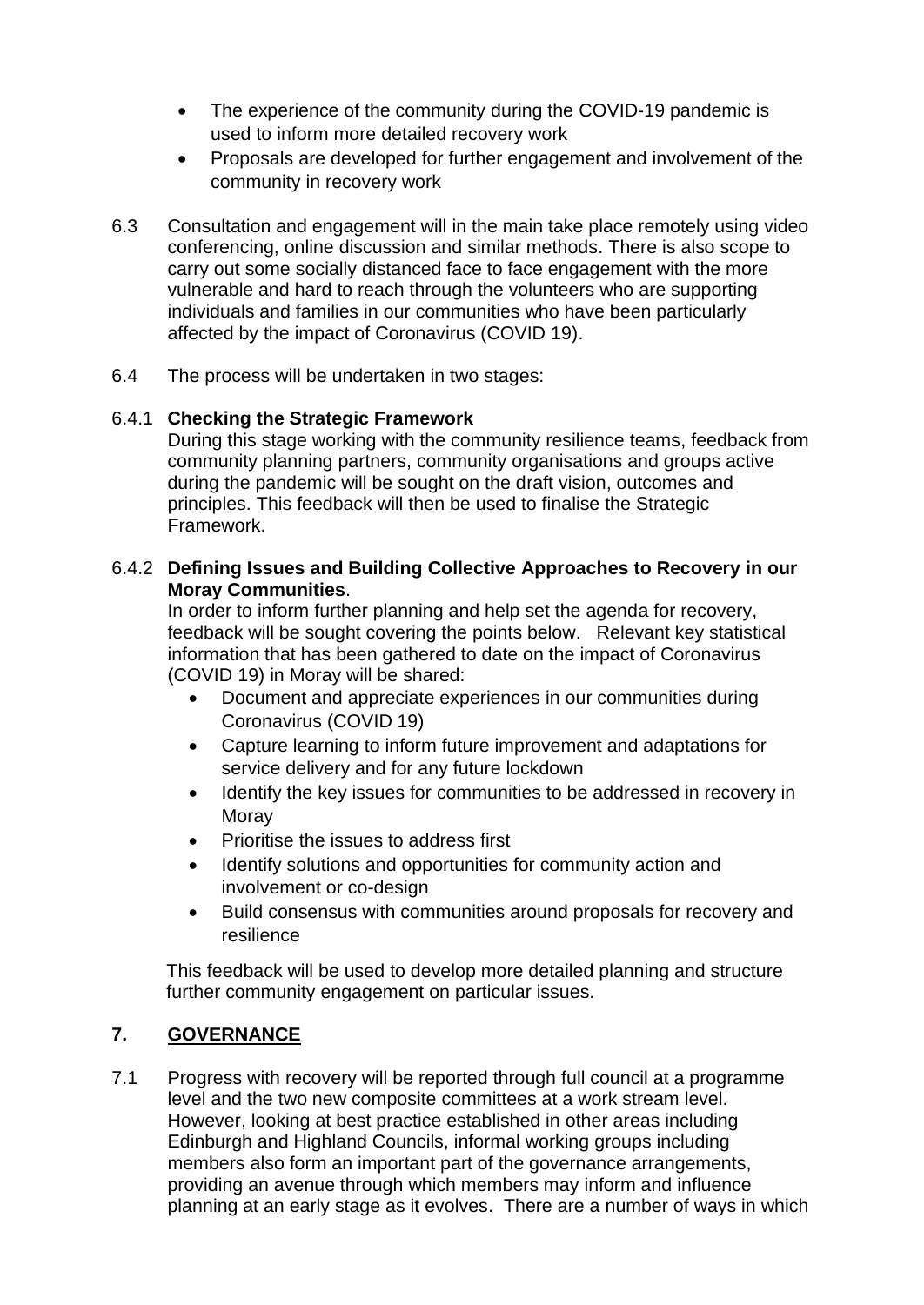this could be achieved but as members were previously identified to sit as part of an Emergency Cabinet during the response phase of the COVID pandemic, and this Cabinet will have a continuing role as a sounding board for the Chief Executive, it is proposed that the Cabinet also acts as the working group for the Recovery and Renewal Programme.

## **8. FINANCE**

8.1 The financial impacts of the pandemic have been the subject of previous reports to the Emergency Cabinet and will also feature in reports submitted to the Cabinet meeting scheduled for 1 July 2020, including the impact of the pandemic on the year end outturn for 2019-2020 and on financial planning for the current and future years.

### **9. SUMMARY OF IMPLICATIONS**

### **(a) Corporate Plan and 10 Year Plan (Local Outcomes Improvement Plan (LOIP))**

This report outlines how recovery planning for COVID-19 can be realigned with the Corporate Plan and LOIP over time, while remaining true to the core values and most pressing objectives set out in these documents.

#### **(b) Policy and Legal**

National policy guidance is being reviewed regularly as the COVID-19 pandemic continues to affect services and planning for recovery has taken account of the recovery Route Map and latest guidance issued by the Scottish Government as it relates to local circumstances.

## **(c) Financial implications**

Financial implications are being recorded as COVID-19 costs and monitored and reported regularly. Every effort is being made to adapt and design services without incurring additional costs, but for new services this is unlikely to be possible.

As each stage of recovery is prepared, costings will be prepared for consideration against the available options. Additional costs will be recorded and reported through the financial monitoring reports prepared by the Chief Financial Officer.

There are no other direct costs as a result of this programme at this stage.

#### **(d) Risk Implications**

Risk identification and management is a key part of the role of the Recovery and Renewal Management Team, and issues will be identified in the project management processes set up for each work stream. Risks identified at a strategic level will be incorporated into the Council's Risk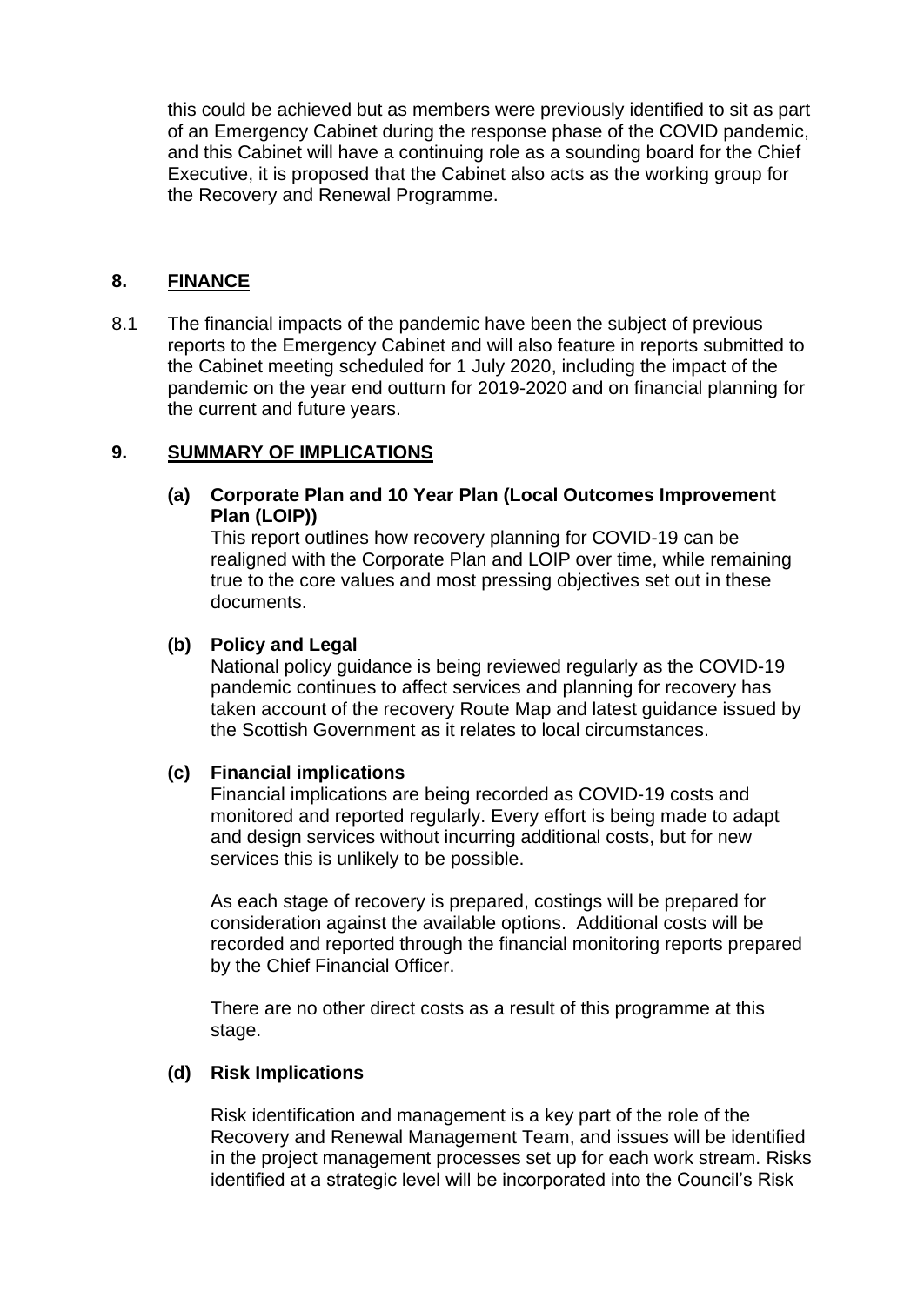Register and internal audit will have a role to play in taking an overview of risk management in the recovery process.

There are numerus risks involved in the recovery process including:

- Health and safety of citizens and service users and employees
- Council premises, physical and cyber security
- Supply chain risk
- Technology and information
- Financial and economic risk
- Governance
- Serious organised crime, fraud
- Legal and commercial including the evolving national context

### **(e) Staffing Implications**

There are no direct staffing implications from this report. Specific workforce issues will be considered as part of the detailed work being undertaken in recovery.

#### **(f) Property**

Property issues are part of the planning process in light of social distancing policy and will be kept under review. With an increase in home working and more online contact with our customers, there may be options to rationalise our estate beyond the levels previously considered possible when social distancing is eased.

#### **(g) Equalities/Socio Economic Impact**

Equity, fairness and inclusion are highlighted as key considerations in recovery nationally and are also highlighted in the proposed Recovery and Renewal Framework. Recovery planning across the council will require the preparation of Equality Impact Assessments to inform progress and these are already underway for services which are undergoing material redesign as they are recovered. Community engagement will be delivered in ways which recognise the need to include hard to reach groups, many of whom will have experienced the most severe impacts of the pandemic.

#### **(h) Consultations**

The Council's Senior Management Team (CMT/SMT) were involved in creation of the Framework and CMT have been consulted on the terms of this report. The Community Support Team and Depute Director (Education, Communities and Organisational Development) provided the engagement proposals set out in the report. The Equal Opportunities Officer was consulted and is in agreement with the contents as regards his area of responsibility, and ongoing consultation with the trade unions has also been instigated.

## **10. CONCLUSION**

#### **10.1 As the immediate response to the COVID-19 pandemic has now passed, at least in the current wave, the council must develop and implement a**